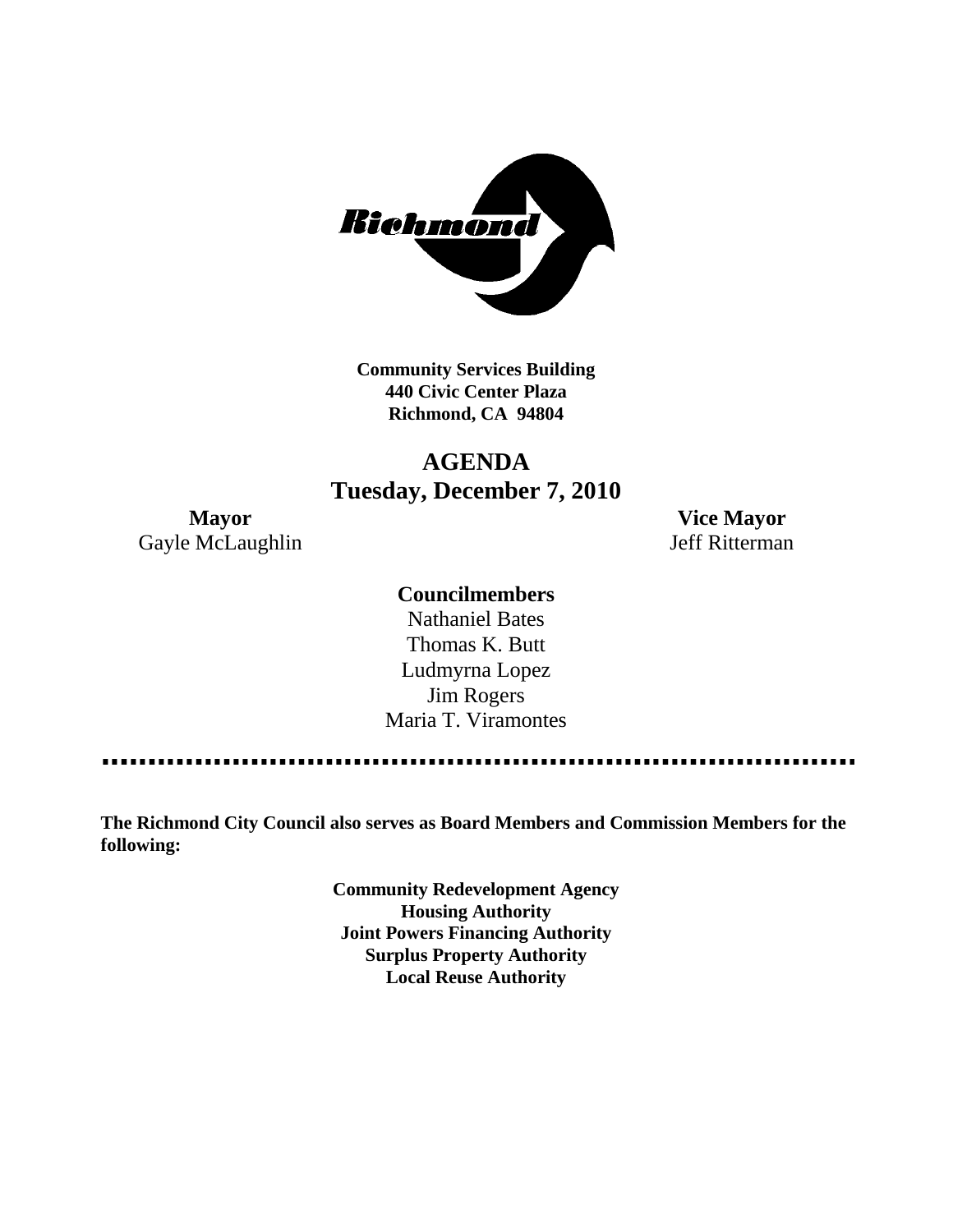# **MEETING PROCEDURES**

The City of Richmond encourages community participation at its City Council meetings and has established procedures that are intended to accommodate public input in a timely and time-sensitive way. As a courtesy to all members of the public who wish to participate in City Council meetings, please observe the following procedures:

**PUBLIC COMMENT ON AGENDA ITEMS:** Anyone who desires to address the City Council on items appearing on the agenda must complete and file a pink speaker's card with the City Clerk **prior** to the City Council's consideration of the item. Once the City Clerk has announced the item and discussion has commenced, no person shall be permitted to speak on the item other than those persons who have submitted their names to the City Clerk. Your name will be called when the item is announced for discussion. **Each speaker will be allowed TWO (2) MINUTES to address the City Council on NON-PUBLIC HEARING items listed on the agenda.**

**OPEN FORUM FOR PUBLIC COMMENT:** Individuals who would like to address the City Council on matters not listed on the agenda or on **Presentations, Proclamations and Commendations, Report from the City Attorney, or Reports of Officers** may do so under Open Forum. All speakers must complete and file a pink speaker's card with the City Clerk **prior** to the commencement of Open Forum. **The amount of time allotted to individual speakers shall be determined based on the number of persons requesting to speak during this item. The time allocation for each speaker will be as follows: 15 or fewer speakers, a maximum of 2 minutes; 16 to 24 speakers, a maximum of 1 and one-half minutes; and 25 or more speakers, a maximum of 1 minute.**

### **SPEAKERS ARE REQUESTED TO OCCUPY THE RESERVED SEATS IN THE FRONT ROW BEHIND THE SPEAKER'S PODIUM AS THEIR NAME IS ANNOUNCED BY THE CITY CLERK.**

**CONSENT CALENDAR:** Consent Calendar items are considered routine and will be enacted, approved or adopted by one motion unless a request for removal for discussion or explanation is received from the audience or the City Council. A member of the audience requesting to remove an item from the Consent Calendar must complete and file a speaker's card with the City Clerk **prior to the City Council's consideration of Agenda Review.** An item removed from the Consent Calendar may be placed anywhere on the agenda following the City Council's agenda review.

*The City Council's adopted Rules of Procedure recognize that debate on policy is healthy; debate on personalities is not. The Chairperson has the right and obligation to cut off discussion that is too personal, too loud, or too crude.*

**\*\*\*\*\*\*\*\*\*\*\*\*\*\*\*\*\*\*\*\*\*\*\*\*\*\*\*\*\*\*\*\*\*\*\*\*\*\*\*\*\*\*\*\*\*\*\*\*\*\*\*\*\*\*\*\*\*\***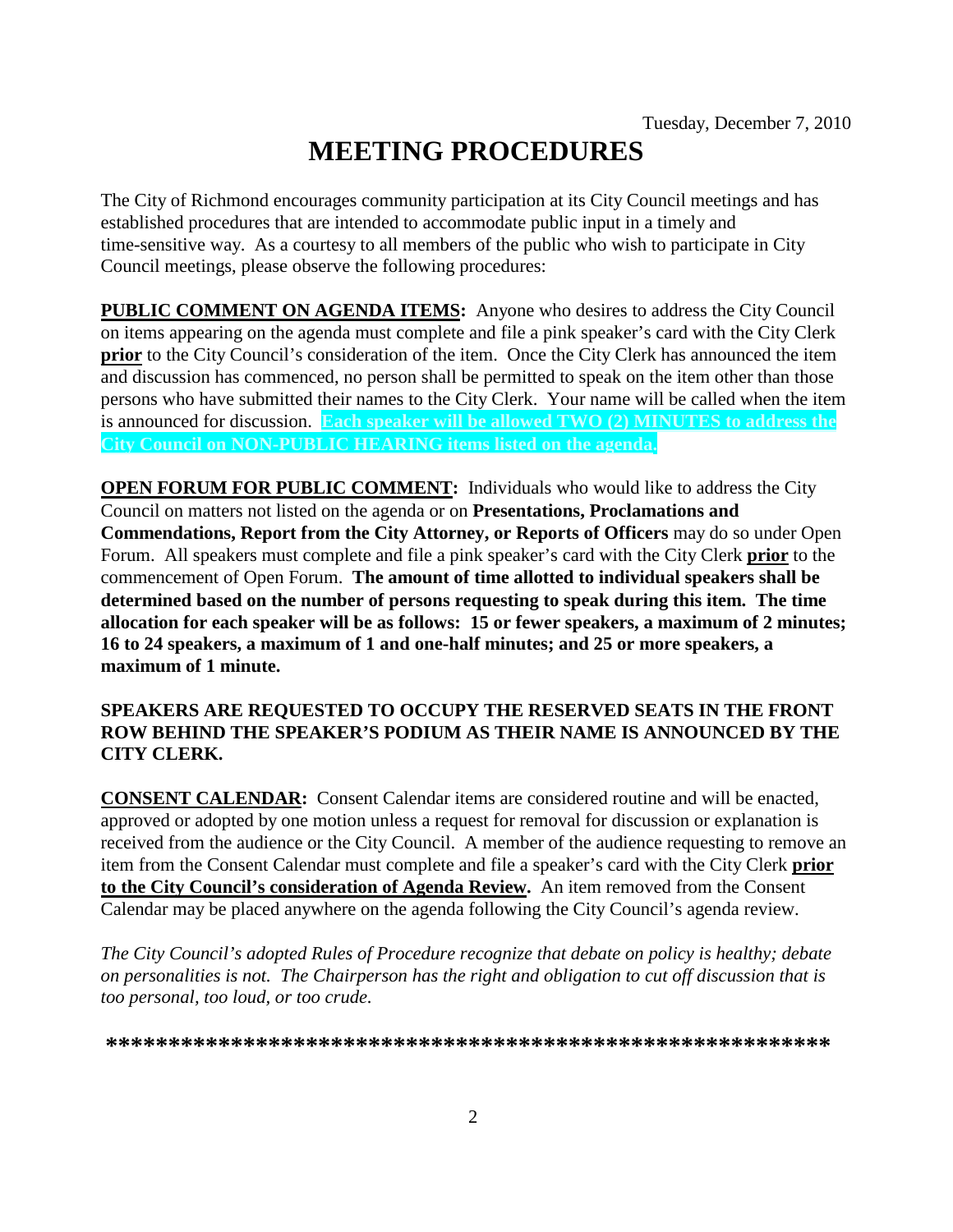# **EVENING OPEN SESSION**

5:00 p.m.

### **A. ROLL CALL**

### **B. PUBLIC COMMENT**

#### **C. ADJOURN TO CLOSED SESSION**

# **CLOSED SESSION**

Shimada Room of the Community Services Building

#### **A. CITY COUNCIL**

**A-1.** CONFERENCE WITH LEGAL COUNSEL - EXISTING LITIGATION (Subdivision [a] of Government Code Section 54956.9):

Communities for a Better Environment vs. City of Richmond

**A-2.** CONFERENCE WITH LEGAL COUNSEL - ANTICIPATED LITIGATION (Significant exposure to litigation pursuant to Subdivision (b) of Government Code Section 54956.9):

One Case

**A-3.** CONFERENCE WITH LEGAL COUNSEL - ANTICIPATED LITIGATION (Initiation of litigation pursuant to Subdivision (c) of Government Code Section 54956.9):

Two Cases

**A-4.** CONFERENCE WITH LABOR NEGOTIATORS (Government Code Section 54957.6):

> City-designated representatives(s): Bill Lindsay, Leslie Knight, Jack Hughes, Lisa Stephenson, and Bruce Soublet. Employee organization or unrepresented employee(s): Richmond Fire Management Association and Local 188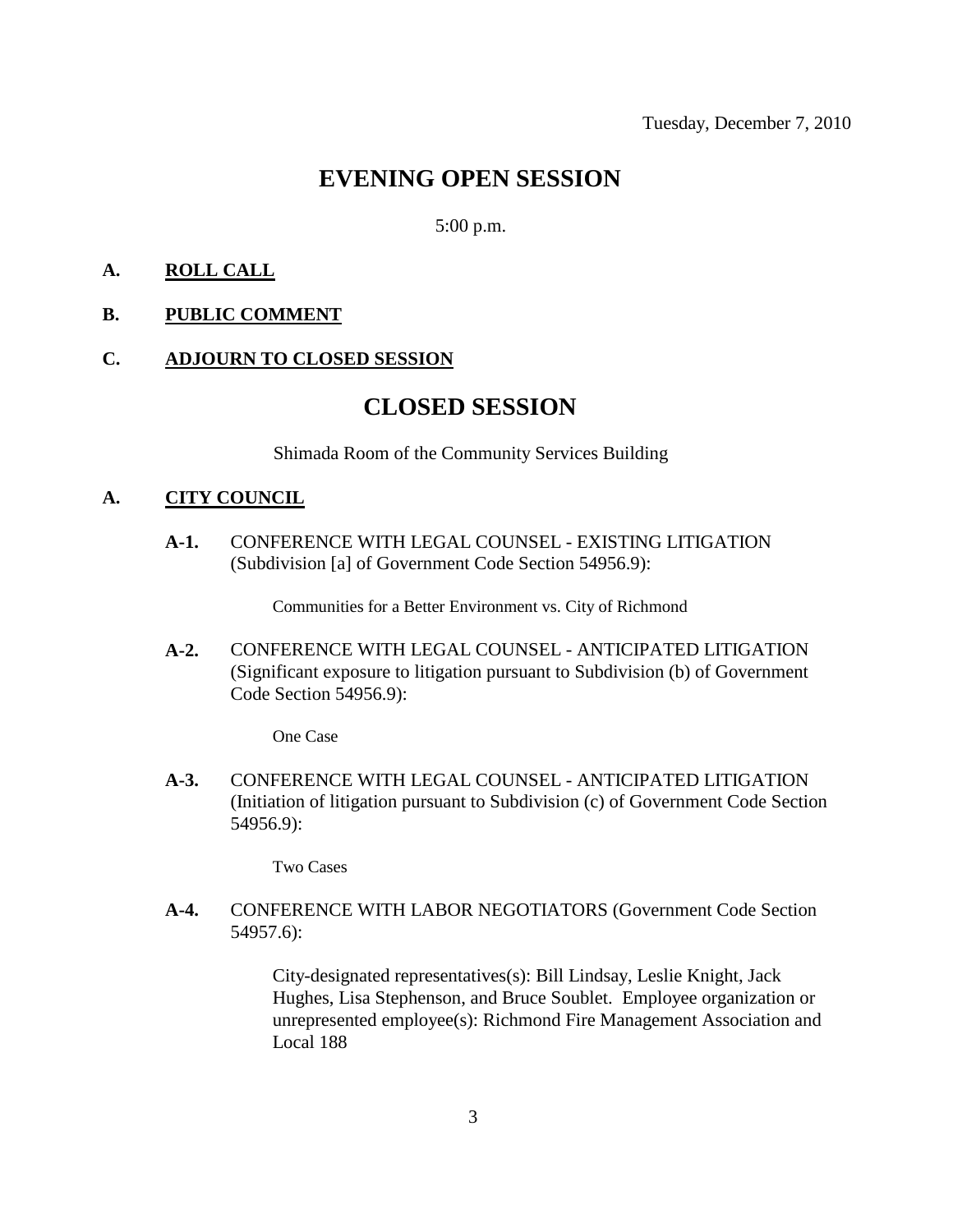# **SPECIAL JOINT MEETING OF THE JOINT POWERS FINANCE AUTHORITY/RICHMOND CITY COUNCIL**

6:25 p.m.

- **A. PLEDGE TO THE FLAG**
- **B. ROLL CALL**
- **C. STATEMENT OF CONFLICT OF INTEREST**
- **D. AGENDA REVIEW**

### **E. CONSENT CALENDAR**

**E-1.** ADOPT the following resolutions relating to the issuance of Recovery Zone Economic Development Bonds to finance fire station improvements : (1) a resolution of the City Council authorizing a lease financing with the Richmond Joint Powers Financing Authority and the taking of all other actions necessary to the consummation of this transaction; and (2) a resolution of the Richmond Joint Powers Financing Authority authorizing a lease financing with the City of Richmond and the taking of all other actions necessary to the consummation of this transaction - Finance Department (James Goins 620-6740).

### **F. ADJOURNMENT**

# **JOINT MEETING OF THE RICHMOND REDEVELOPMENT AGENCY/RICHMOND CITY COUNCIL**

6:30 p.m.

- **A. ROLL CALL**
- **B. STATEMENT OF CONFLICT OF INTEREST**
- **C. OPEN FORUM FOR PUBLIC COMMENT**
- **D. AGENDA REVIEW**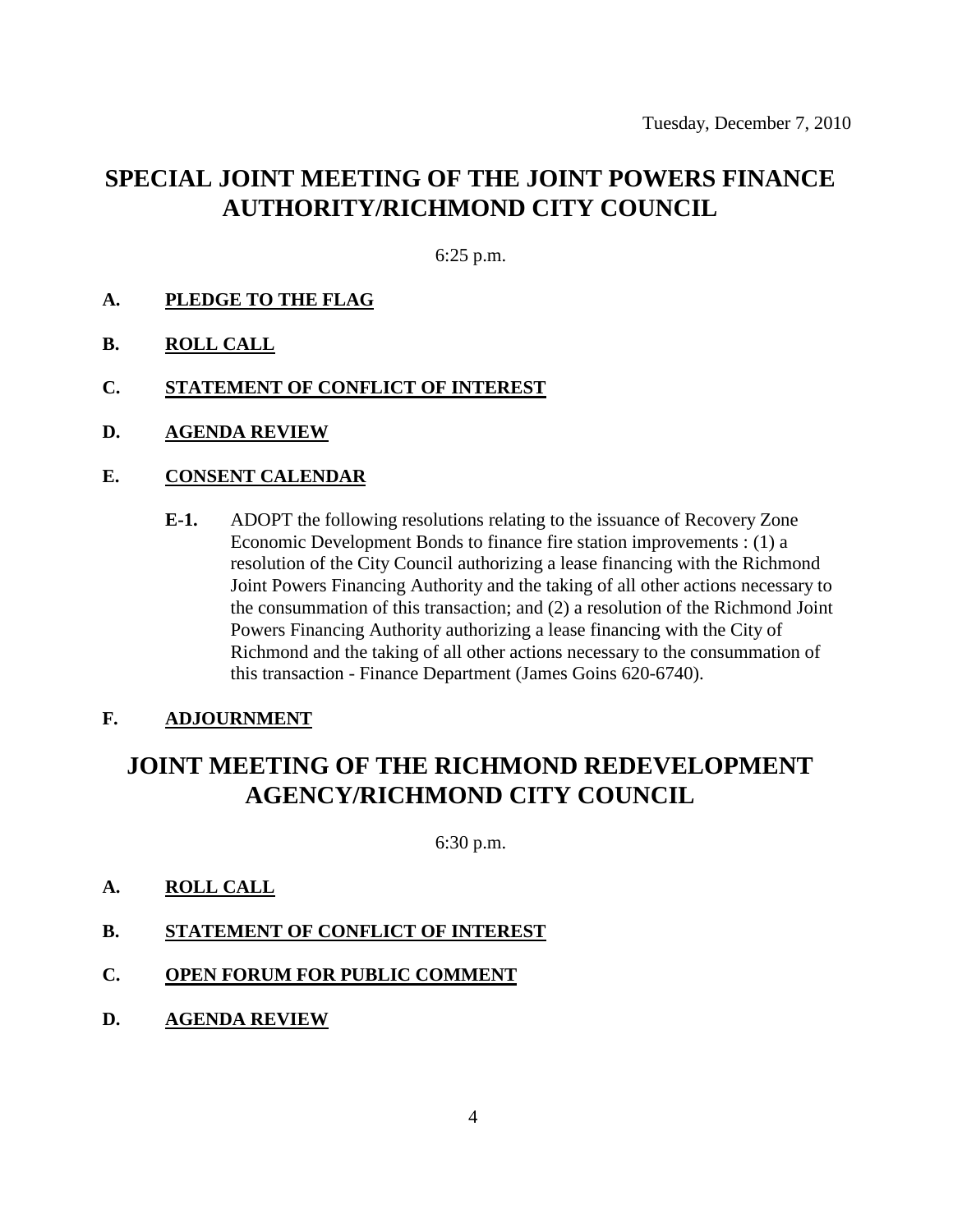### **E. PRESENTATIONS, PROCLAMATIONS, AND COMMENDATIONS**

- **E-1.** PRESENT certificates of recognition to Verde Elementary School students who participated in the "Artistically Write and Speak Aloud" Project in collaboration with Verde School and Richmond's Human Rights and Human Relations Commission - Mayor's Office (Mayor McLaughlin 620-6503).
- **E-2.** APPROVE a proclamation commemorating the second Saturday in December as the Official Arbor Day in Richmond, California, and establishing December 11th as the City of Richmond's Official Arbor Day for 2010 - Mayor's Office (Mayor McLaughlin 620-6503).
- **E-3.** PRESENT certificates of recognition to members of the Point Molate Restoration Advisory Board for their dedication to the revitalization of Point Molate - Mayor McLaughlin and Councilmember Lopez (620-6503/6581).

### **F. REPORT FROM THE CITY ATTORNEY OF FINAL DECISIONS MADE AND NON-CONFIDENTIAL DISCUSSIONS HELD DURING CLOSED SESSION**

### **G. REDEVELOPMENT AGENCY BOARD CONSENT CALENDAR**

- **G-1.** ADOPT a resolution approving a list of professional service providers for certain categories of services for use by the Redevelopment Agency through December 31, 2013 - Richmond Community Redevelopment Agency (Steve Duran 307- 8140).
- **G-2.** APPROVE the minutes of the November 16, 2010, meeting City Clerk's Office (Diane Holmes 620-6513).

### **H. CITY COUNCIL CONSENT CALENDAR**

- **H-1.** ADOPT a resolution authorizing placement of liens and special assessments for unpaid garbage collection service fees on County property tax records - Finance Department (James Goins/Antonio Banuelos 620-6741).
- **H-2.** APPROVE a sole source contract between the City of Richmond and Zoll Data Systems, Inc. for technical support and maintenance of Fire Department communications software in the amount of \$10,592 - Fire Department (Chief Michael Banks 307-8041).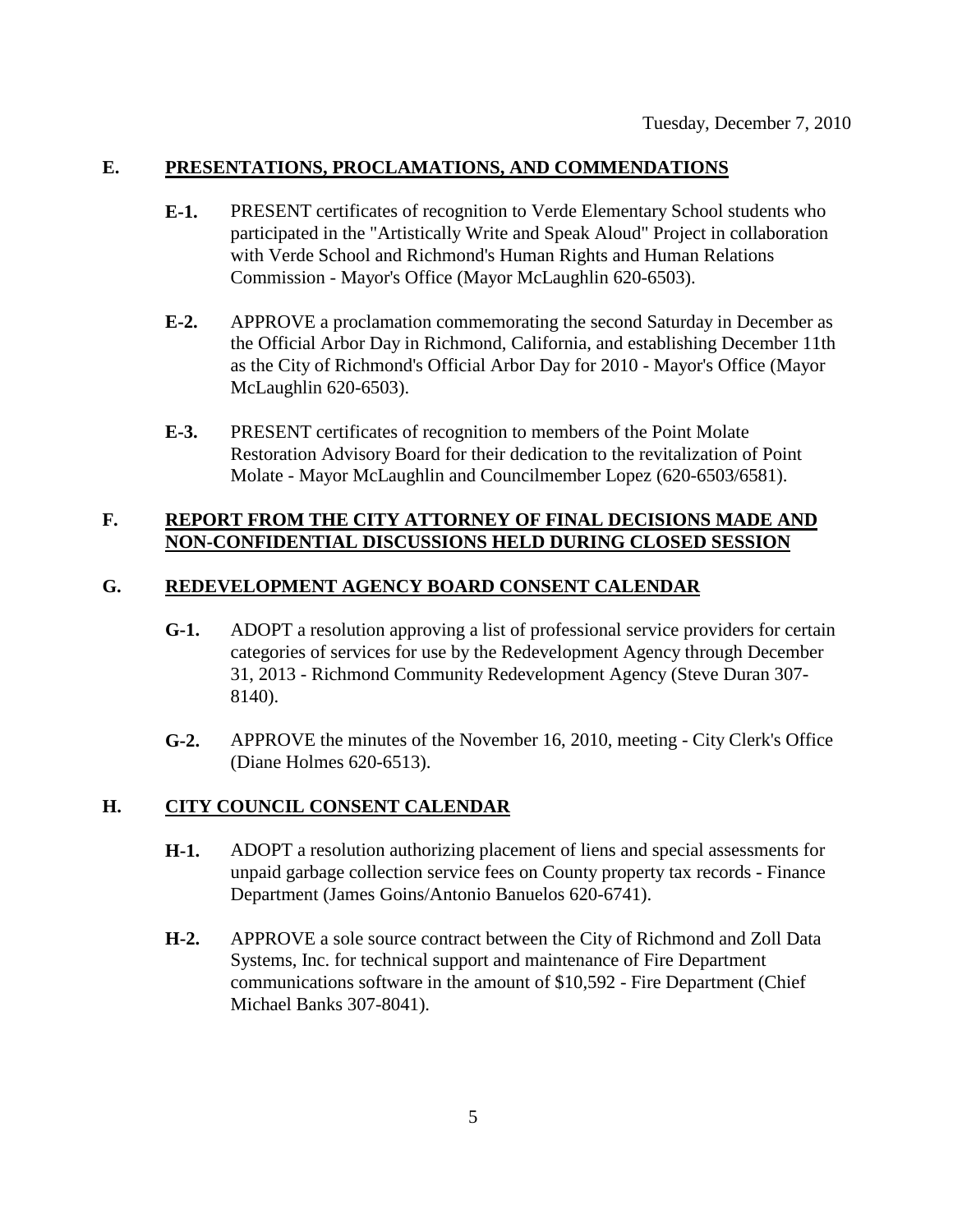- **H-3.** APPROVE a contract amendment with SCV and Associates in the amount of \$15,400 for a total not to exceed contract amount of \$25,000 to provide armed security guard services at the Nevin Community Center through June 30, 2011 - Recreation Department (Keith Jabari 620-6791).
- **H-4.** APPROVE emergency purchase of the Jerome® 631 Hydrogen Sulfide Analyzer from Arizona Instrument, Inc. in an amount not to exceed \$18,000 (This action requires an exception be made to Resolution 55-10, which directs staff to refrain from doing business with Arizona companies until SB1070 is repealed). The Jerome®631 device is manufactured and distributed solely by Arizona Instrument, Inc., an Arizona corporation - Engineering Services (Edric Kwan/Chad Davisson 620-5486).
- **H-5.** APPROVE a contract with MASTER K-9, INC. to provide K-9 maintenance training at a cost not to exceed \$27,175 (\$13,587per year, for a two-year term) from July 1, 2010, to June 30, 2012 - Police Department (Chief Chris Magnus 621-1802).
- **H-6.** APPROVE a contract with Arthulia, Inc. for the construction of gender specific restrooms and fuel pump facilities improvements at Fire Station No. 68, located at 2904 Hilltop Drive, in an amount not to exceed \$840,000. (This item was not reviewed by the Finance Committee due to time urgency and the upcoming gap in the City Council meeting schedule.) - Public Works Department (Yader A. Bermudez 231-3009).
- **H-7.** APPROVE a contract amendment with Psomas to continue providing geographical information system (GIS) technical support regarding mapping the Wastewater Collection System and also to continue providing inspection services for the city's Pretreatment Program, in order to comply with the city's current National Pollutant Discharge Elimination System (NPDES) permit, in an amount not to exceed \$97,106, for a total contract amount of \$362,106 - Engineering Services (Edric Kwan/Chad Davisson 620-5486).
- **H-8.** APPROVE a 24-month contract with Grassetti Environmental Consulting to cover the developer funded cost of services related to completing the preparation of a Mitigated Negative Declaration for the four lot Knobcone Subdivision located in the El Sobrante Valley in the amount of \$21,205 - Planning and Building Services Department (Richard Mitchell 620-6706).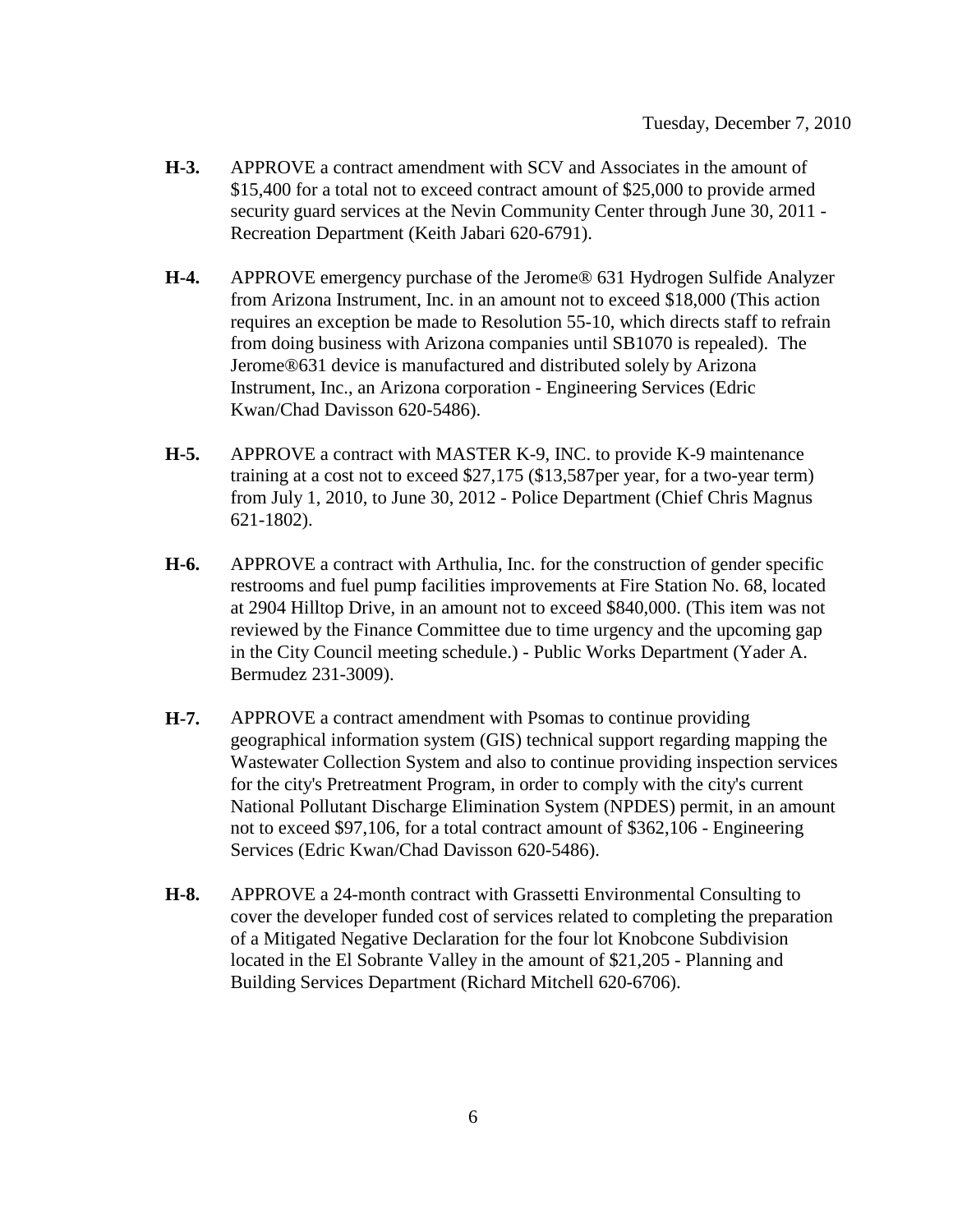- **H-9.** APPROVE a contract with Turner Group Construction to install minor interior improvements to the city-owned building located at 330 - 25th Street. The total amount of the contract will not exceed \$96,000. Contract term will be December 7, 2010, through June 30, 2012 - Employment and Training Department (Sal Vaca Director/Gina Baker 307-8011).
- **H-10.** ADOPT a resolution directing the city manager to support the San Francisco Estuary Partnership's grant application and proposal for a seven-city San Pablo Avenue stormwater spine of low impact development stormwater facilities - Engineering Services (Edric Kwan/Lynne Scarpa 307-8135).
- **H-11.** ADOPT a resolution directing the city manager to execute an agreement with the Association of Bay Area Govenments (ABAG) for Local Agency Participation in the grant-funded Bay Area-wide Trash Capture Demonstration Project for stormwater management - Engineering Services (Edric Kwan/Lynne Scarpa 307- 8135).
- **H-12.** APPROVE a contract with KAPPE+DU Architects to design gender specific restrooms at Fire Station No. 61, located at 140 West Richmond Avenue, in an amount not to exceed \$15,500.00 - Public Works Department (Yader A. Bermudez 231-3009).
- **H-13.** APPROVE a contract with Architects/MA to design gender specific restroom improvements for Fire Station No. 67, located at 1131 Cutting Boulevard, in an amount not to exceed \$12,250.00 - Public Works Department (Yader A. Bermudez 231-3009).
- **H-14.** ADOPT a resolution approving a 3% annual cost-of-living increase, in addition to the 2% minimum cost-of-living increase, for the recipients of the General Pension Fund, for a total annual cost-of-living increase of 5% for these recipients - Finance Department (James Goins 620-6740).
- **H-15.** APPROVE the final version of the citywide Parks Master Plan as presented at the City Council meeting on September 28, 2010, with modifications incorporated into this final version based on Council comments at that meeting - Public Works Department (Yader A. Bermudez 231-3009).
- **H-16.** APPROVE a contract with Moscone Emblidge and Sater, LLP with a payment limit of \$50,000 for legal services regarding anticipated litigation in connection with enforcement of a bond securing a developer's obligation to contribute to the funding of an underpass in Marina Bay, with a term expiring December 31, 2011 - City Attorney's Office (Randy Riddle 620-6509).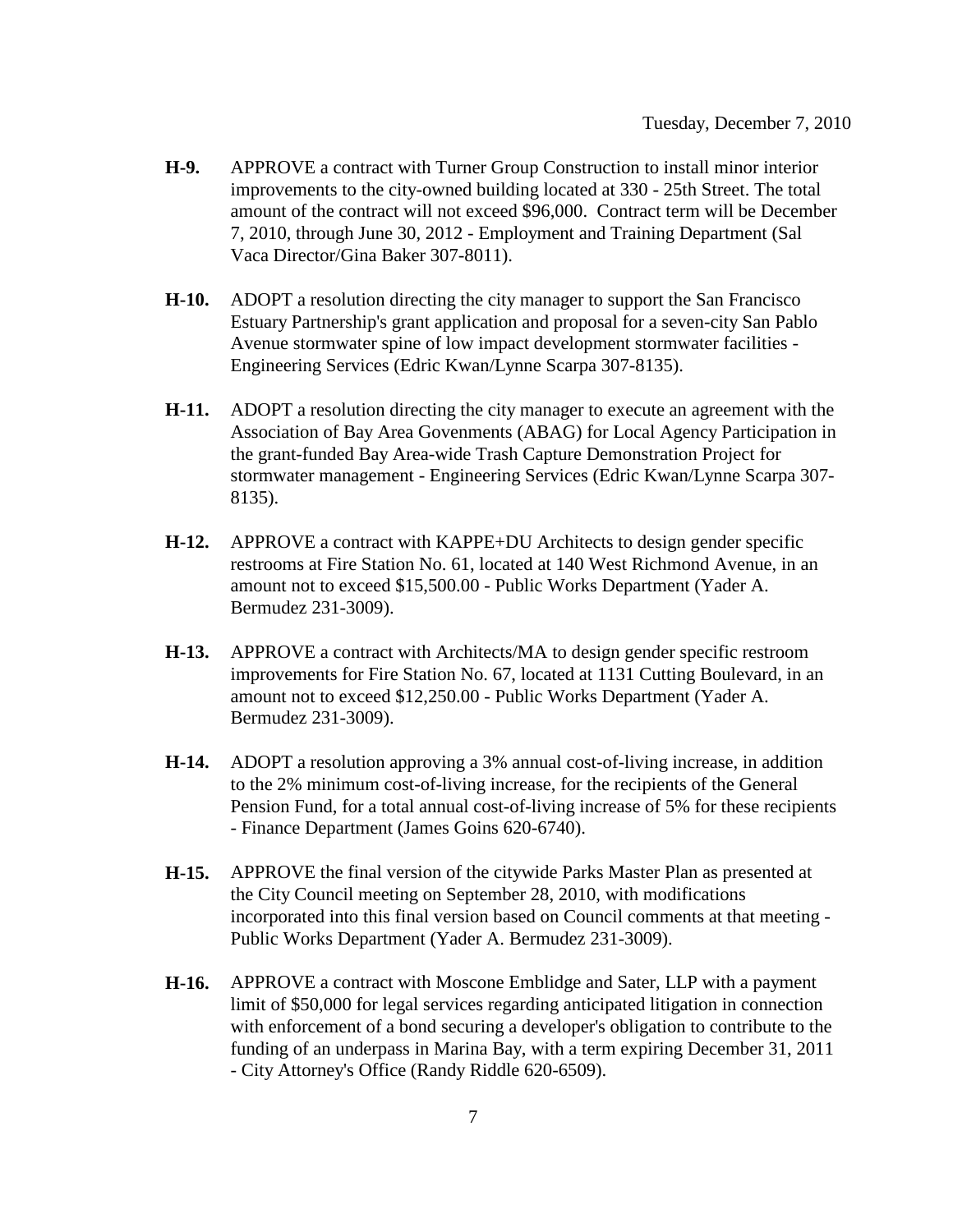- **H-17.** ACCEPT a grant award from the East Bay Community Foundation for the Office of Neighborhood Safety (ONS) in the amount of \$20,000 for general and emergency support services for ONS clients supported by street outreach work - Office of Neighborhood Safety (Devone Boggan 620-5418).
- **H-18.** ADOPT a joint resolution of the Richmond City Council and the Richmond Redevelopment Agency Board authorizing the city manager and the executive director of the Richmond Community Redevelopment Agency to execute a sublease, sub-sublease, project development agreement, and first amendment to the parking lot lease related to the Oilhouse renovation for the Rosie the Riveter World War II/Homefront Historical Park Education Center (Visitor Center) located at 1414 Harbour Way South - Richmond Community Redevelopment Agency (Steve Duran/Alan Wolken 307-8140).
- **H-19.** ADOPT a resolution to amend the FY 2010-11 Point Molate budget to increase revenues associated with: (1) reimbursement of city costs by the developer, and (2) remediation payments by the Navy to the city, and to increase appropriations for Point Molate related costs funded by these revenues - City Manager's Office (Bill Lindsay 620-6512).
- **H-20.** APPROVE a contract with the city manager that will provide for: (1) 5-year term from February 14, 2011, to February 13, 2016; (2) grant the 5% increase established in the previous contract effective February 14, 2011; (3) grant subsequent salary increases tied to any Local 21/1021 Cost of Living Increases (COLA) and contingent upon an annual performance evaluation; and (4) update the deferred compensation contribution to the extent authorized by Internal Revenue Code Section 457 - Human Resources Management (Leslie T. Knight 620-6600).
- **H-21.** ADOPT a resolution Declaring the Canvass of Returns and Result of the General Municipal Election held on November 2, 2010 - City Clerk's Office (Diane Holmes 620-6513).
- **H-22.** APPROVE the minutes for the July 20 and 27, 2010, and November 16, 2010, meetings - City Clerk's Office (Diane Holmes 620-6513).
- **H-23.** APPROVE the following appointments and re-appointments: Arts and Culture Commission: Gail Clifton, term expiring January 13, 2015; Economic Development Commission: Cheryl Vaughn, term expiring March 30, 2014; Housing Advisory Commission: Arne Kasendorf, Incumbent, term expiring November 1, 2012; Library Commission: Tyrone Weems, term expiring July 1, 2013 - Mayor's Office (Mayor McLaughlin 620-6503).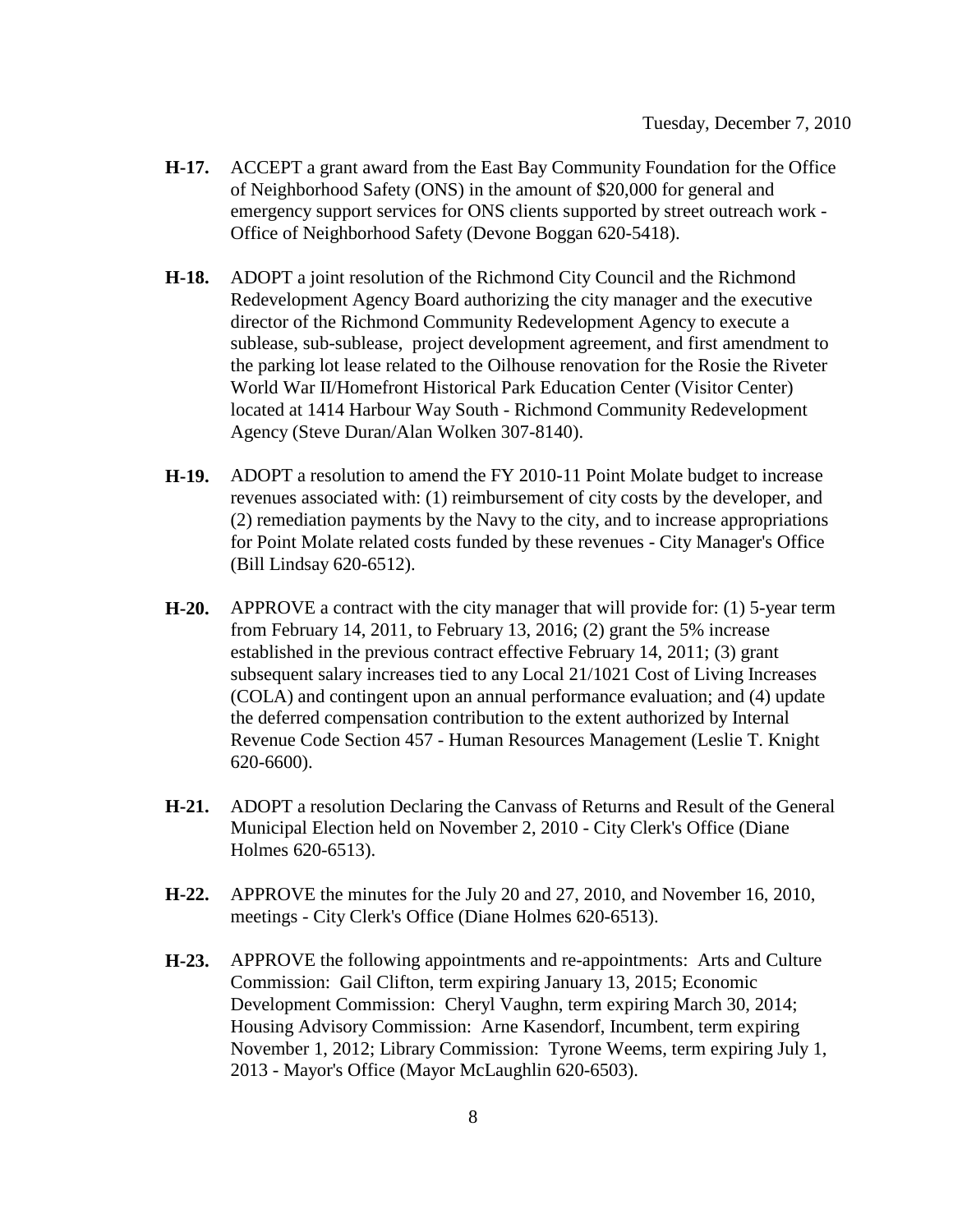- **H-24.** APPROVE a contract with BioMax Environmental Services, LLC, in an amount not to exceed \$125,000 for the continued on-call services to monitor the level of hydrogen sulfide gas at and around the wastewater treatment plant, Point Richmond, Washington Elementary School and other neighboring communities. (This item was reviewed and recommended for approval by the Finance Committee on December 3, 2010) - Engineering Services (Edric Kwan/Chad Davisson 620-5486).
- **H-25.** ADOPT a resolution to appropriate \$1,031,475 in project funds, received as a result of issuing the Qualified Energy Conservation Bond, to the FY2010-11 budget - City Manager's Office (Bill Lindsay 620-6512).

### **I. JOINT RICHMOND REDEVELOPMENT AGENCY/RICHMOND CITY COUNCIL PUBLIC HEARING**

**I-1.** ADOPT a joint resolution of the Richmond City Council and the Richmond Community Redevelopment Agency Board, finding that the Agency intends to pay less than the full Supplemental Educational Revenue Augmentation Fund (SERAF) contribution required by the State of California in 2011 due to a lack of available unencumbered funds, as required by state legislation (ABX4 26) - Richmond Community Redevelopment Agency (Steve Duran 307-8140).

### **J. CITY COUNCIL PUBLIC HEARINGS**

- **J-1.** REVIEW, COMMENT, AND PROVIDE DIRECTION to staff regarding whether or not to include any of the alternative land uses identified in Design Community & Environment's land use alternatives report as project alternatives in the Point Molate Environmental Impact Report (EIR) prior to the City Council's consideration of the Final EIR and provide direction to staff regarding the schedule for the City Council's consideration of the Final EIR for February 2011 - Planning and Building Services Department (Richard Mitchell/Lina Velasco/Lamont Thompson 620-6706).
- **J-2.** HEAR AN APPEAL by Richard Lompa of the Planning Commission's direction to staff to issue citations for noncompliance with the Design Review Permit condition regarding the eagle ornament on the exterior of 2 West Richmond Avenue in the Point Richmond National Register Historic District - Planning and Building Services Department (Richard Mitchell 620-6706).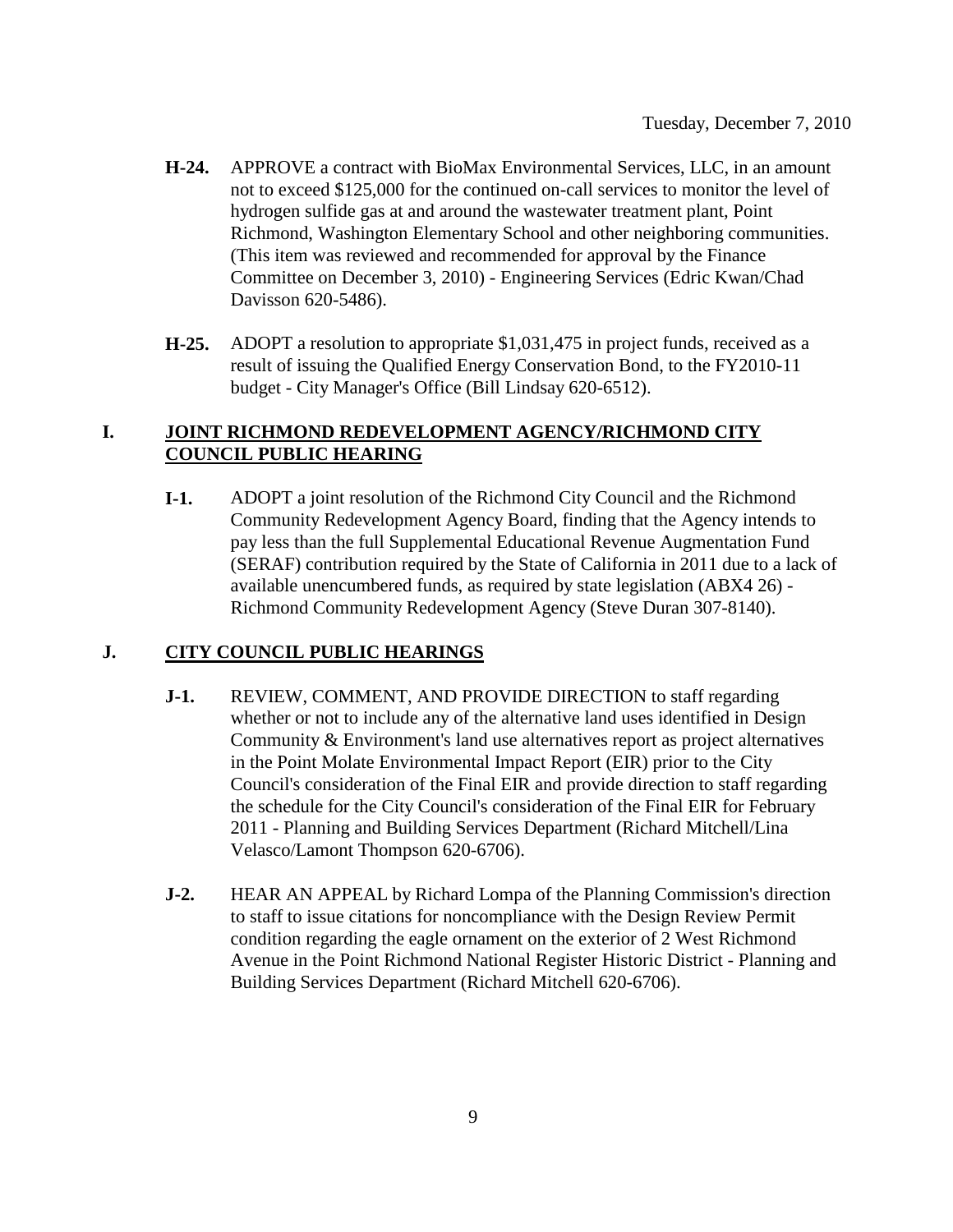**J-3.** HEAR AN APPEAL by Atchison Village of Design Review Board approval to install a new window at 356 West Macdonald Avenue in Atchison Village - Planning and Building Services Department (Richard Mitchell/Lina Velasco 620- 6706).

## **K. RESOLUTIONS**

- **K-1.** ADOPT a resolution setting forth the rating criteria by which complete applications to establish medical marijuana collectives are to be evaluated prior to review and consideration at a public hearing - City Attorney's Office (Randy Riddle 620-6509).
- **K-2.** ADOPT a resolution authorizing the mayor to execute a Letter of Intent with Main Street Power and authorizing the city manager to negotiate and execute any agreements required to effectuate such letter for the installation of solar photovoltaic systems at several facilities to be agreed to by the City and Main Street Power - Mayor's Office (Mayor McLaughlin 620-6503).

## **L. ORDINANCES**

**L-1.** INTRODUCE an ordinance (first reading) amending Richmond Municipal Code Sections 9.20.150 and 9.20.155 to increase the solid waste collection rates to reflect a 1.01% change in the Consumer Price Index (CPI) - Finance Department (James Goins/Antonio Banuelos 620-6741).

# **M. COUNCIL AS A WHOLE**

- **M-1.** APPROVE an Agency Agreement with Mark Howe, Bert Clausen and Kers Clausen, also known as the Richmond Americas' Cup Marketing Committee, to negotiate a non-binding letter of intent with the Americas' Cup Organizing Committee, the teams racing in the Americas' Cup and/or other organizations and individuals associated with the event, for the use of Terminal 3 in the Port of Richmond as an interim team facility - Councilmember Butt (236-7435).
- **M-2.** RECEIVE a status report from the Police Department concerning the project to install security cameras along the 23rd Street corridor and provide direction to staff - Councilmember Lopez (620-6581).